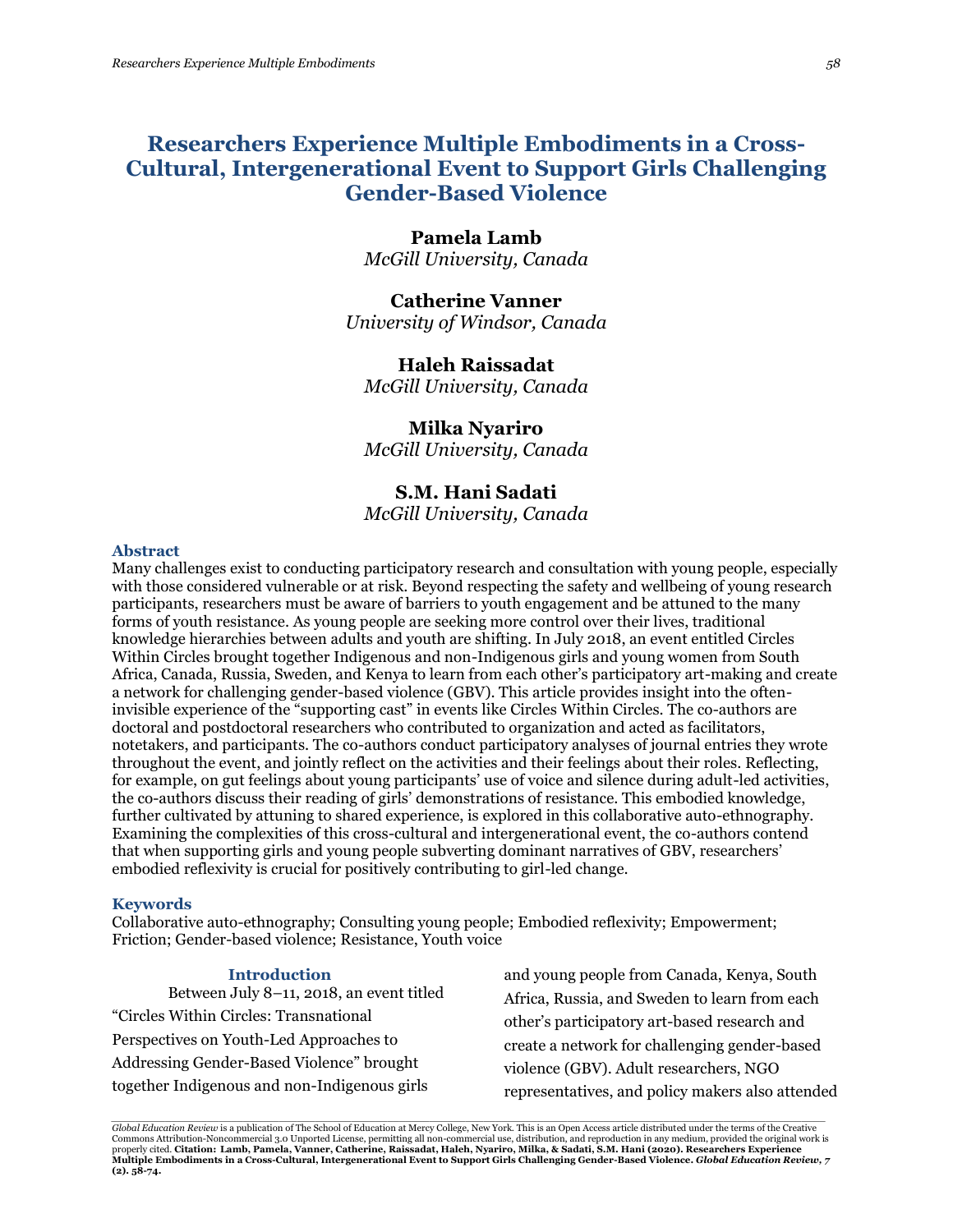to listen and leverage messages of younger participants (Mitchell, 2017). Presentations on prior research were complemented by arts-based workshops, stakeholder sessions, and an international exhibition of art produced from research with girls and young people. The intent of these activities was to share knowledge gained through the previous research process and did not constitute a new research activity. Circles Within Circles (CWC) was an event that took place as part of an umbrella study, *Networks for Change and Wellbeing: Girl-led "From the Ground Up" Policy-making to Address Sexual Violence in Canada and South Africa*, led by Drs. Claudia Mitchell and Relebohile Moletsane. CWC was a think tank occasion and not a research event; the youth participants were at the center of the dialogue and were recruited through Mitchell and Moletsane's network based on their ongoing work addressing GBV in communities in Canada and South Africa. The project examines "which approaches, mechanisms, and structures would make it possible for young people, as knowers and actors, especially those who are the most marginalized, to influence social policy and social change related to sexual violence" (Mitchell & Moletsane, 2018, p. 14). The CWC event, like the project more broadly, focused on learning from girls and young women in communities that are subject to exceptionally high rates of GBV (Networks for Change, 2017). In Canada, this included self-identified young Indigenous**1** girls and young women, including those who identify as transgender, Two-Spirit, or gender non-conforming. In South Africa, this included "girls and young women of a range of sexualities who belong to two of the official government designated groups, Black and Coloured (mixed race), and who live in rural areas" (Networks for Change, 2017). This paper's co-authors are doctoral and postdoctoral researchers who contributed to organizing the

CWC event in different ways and acted as facilitators, notetakers and participants during the event. All are members of the Department of Integrated Studies in Education at McGill University and share a doctoral/postdoctoral supervisor.

This paper will examine the complexities of cross-cultural and intergenerational events particularly on sensitive subjects such as GBV and their value in empowering girls, young people, and other stakeholders to subvert dominant narratives of GBV. It provides insight into the often-invisible experience of the "supporting cast" of graduate students and administrators who simultaneously organize, observe, document, and participate in events like Circles Within Circles. We hope that analyzing these perspectives will democratize speaking back to GBV and build evidence about how to work collaboratively to amplify marginalized voices. By conducting participatory analysis of the journal entries we wrote throughout the event and jointly reflecting on the activities and our feelings and roles, we create a collaborative auto-ethnography (Chang et al., 2013) that explores commonalities and differences across shared experience, reflecting on the role of the event in the professional development of the coauthors as emerging scholars and identifying the major lessons learned through the collaborative analysis of our experiences. While girls' art and civic engagement holds enormous potential to subvert dominant narratives of GBV, adult reflexivity—including affective and embodied forms—is crucial for positively contributing to girl-led change.

#### **Positionality**

The first question we asked ourselves when writing this paper together was, "Why is it important to look at the experiences of the 'supporting cast'—facilitators, organizers, and participants—in youth-led events such as Circles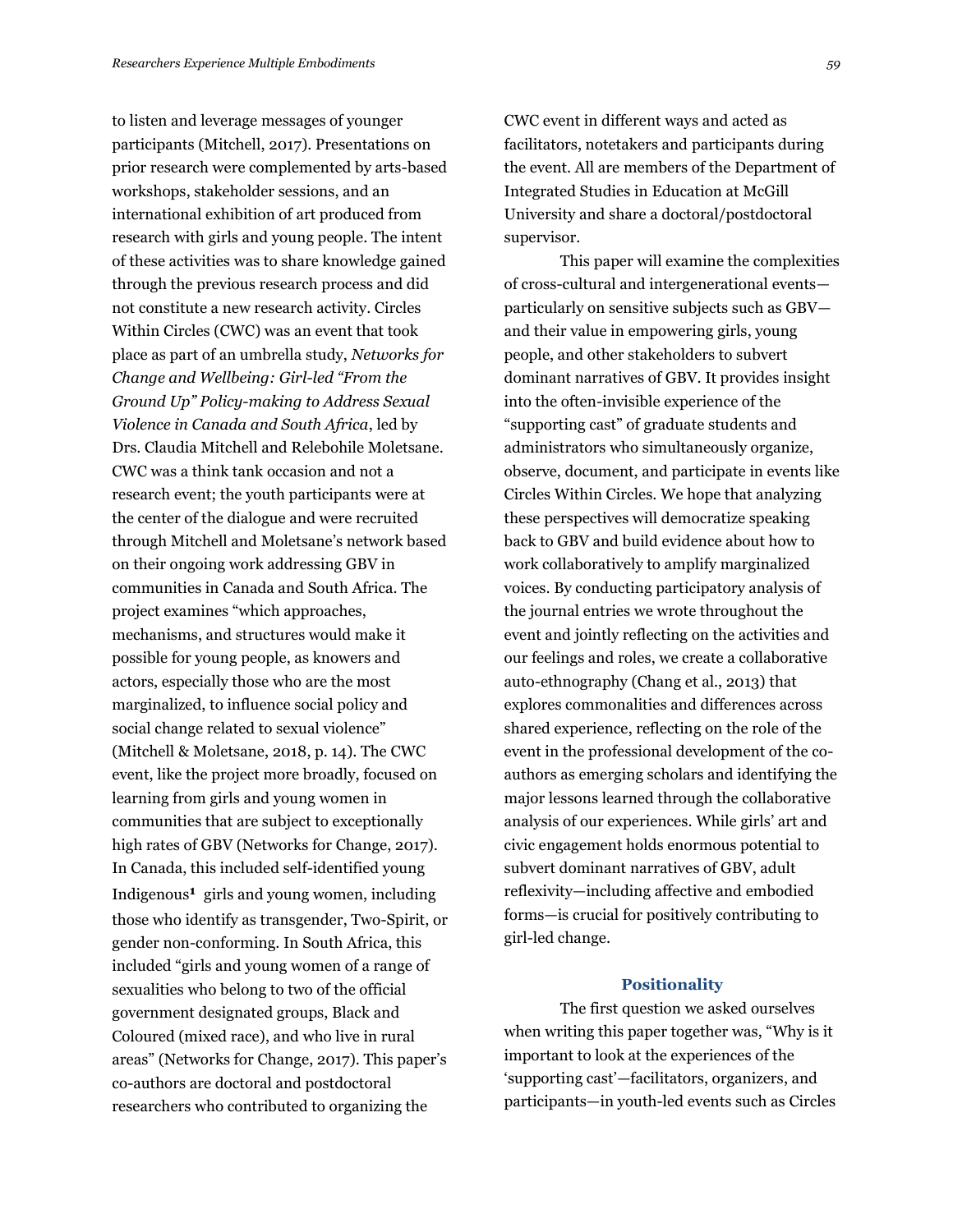Within Circles?" Members of this supporting cast are often the first audience in such work, yet of this event, and the themes that emerged from reflexive practice during and after the event.

Hammersley and Atkinson (2007) see researchers as evaluation specialists and therefore suggest that, through reflexivity, they may better visualize the impact that their own behaviors, attitudes, and values can have on others. Reflexivity is a process that involves a critical self-reflection on one's motivations, biases, values, and influences on research process and relationships. It occurs within what Boler and Zembylas (2003) refer to as a "pedagogy of discomfort" that is intentionally counterhegemonic by asking how the researcher's actions may reinforce hegemonic structures at cognitive and emotional levels. Similarly, Mitchell, de Lange, and Moletsane (2017) build on Bell and Aggleton's (2016) work on interpretive and ethnographic approaches to monitoring and evaluating participatory research by focusing on researcher reflexivity as a way to better guide the outcome of their work. However, Mitchell, de Lange, and Moletsane state that, due to a variety of constraints related to disseminating the research, the voice of researchers and their reflections on lessons learned from participatory visual research is often missing from the body of literature.

our observations frequently go untold.

While this event was not a form of data collection, we posit that it remains important to consider the impact of our positionality on the event and its participants. We felt that in order to democratize "speaking back" to GBV, it was essential that we analyze our positions as stakeholders in this youth-led event by exploring our positionality—by recounting our preconceptions, feelings of insecurity, and expectations—in the hope of building evidence on how to work more collaboratively with youth and amplify their often marginalized voices. Here we share our personal and intimate stories, part of our journeys on how we came to be part

We refer to ourselves as the "supporting cast" because of our nebulous roles in relation to the CWC event, in which we were involved in (but not leading) organizational and decisionmaking processes. Once the event began, we participated but the focus was appropriately on the younger participants. Throughout the lead up and during the event, we helped out with the operation and administration of the event in various ways, and greatly benefitted from the ability to participate and witness the work of the younger participants. Here we consider several questions: How did our involvement influence the event at large, how did it influence the other participants (particularly the girls and young women from South Africa and First Nations and Métis communities in Canada), and how were we influenced by our participation in the event? Before examining these questions, we first provide a brief introduction of each of the coauthors, each with a different social location and relation to this work, but all of whom identify as outsiders (Minkler, 2004) in relation to the girl

Pamela has long been interested in how girls and young women from marginalized communities are challenging normative perceptions and social inequality through art and narrative. As a Canadian of European ancestry and former clinical nurse, her interests are in the area of human rights-based approaches to institutional accountability in decolonizing health care education. Acknowledging that anti-Indigenous discrimination exists in health systems, her doctoral research investigates how participatory digital storytelling can inform decolonizing approaches to cultural safety in allied health professional development. For CWC, she contributed to organizing the event, and acted as a notetaker and participant during group

and young women participants' communities.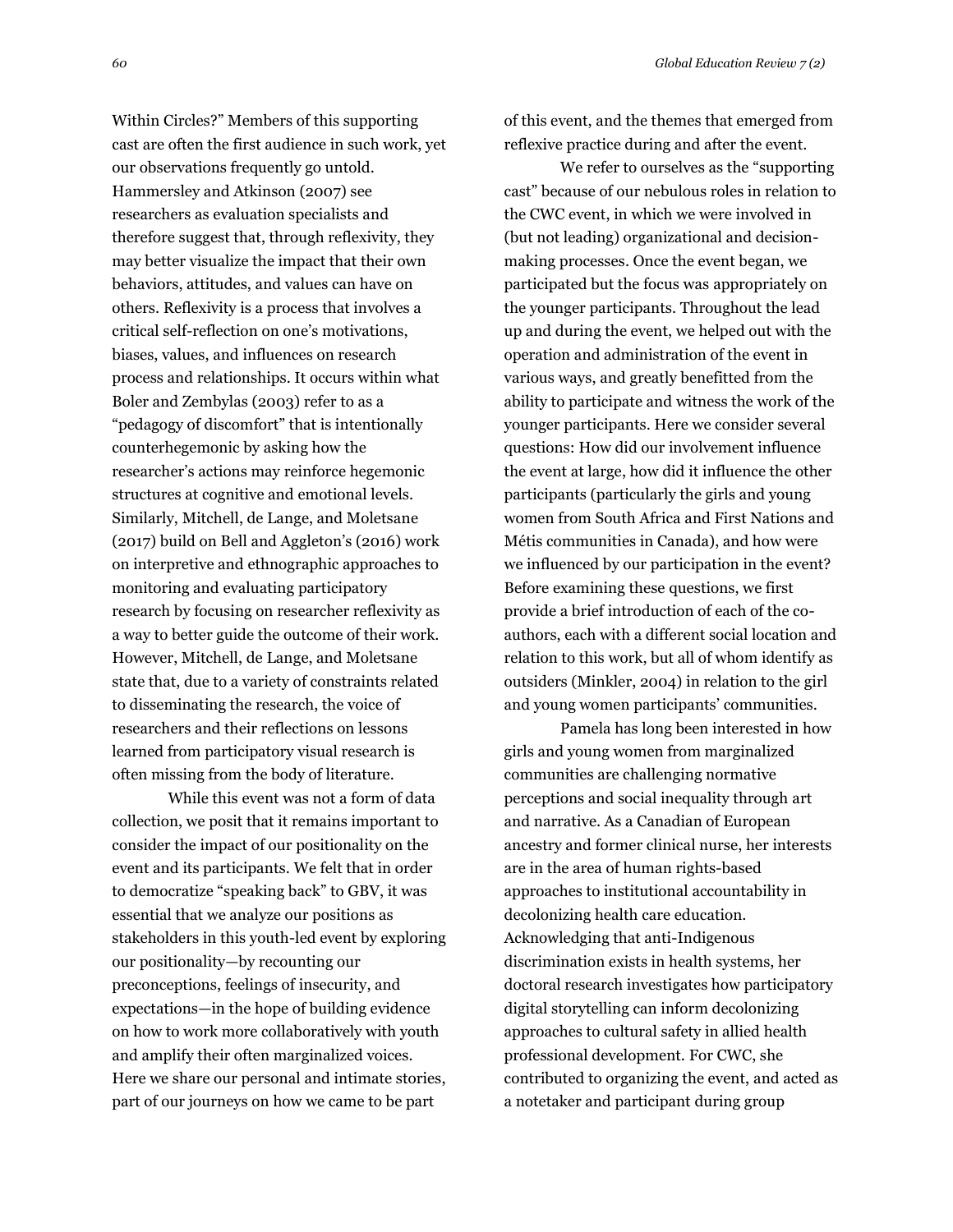sessions at the event. She has an MA in Media Studies, and is currently a course lecturer and Ph.D. candidate in the Department of Integrated Studies in Education at McGill University.

Catherine is a Canadian of settler European ancestry, committed to using critical feminist research to support transformative education that challenges the perpetuation of misogynistic, racist, homophobic, and colonial violence. She uses participatory qualitative research to examine the relationship between education and gender-based violence, has conducted research in North America and Sub-Saharan Africa, and has worked as an education advisor and consultant for government and nongovernment organizations. During CWC, she acted as a facilitator of a story-based activity, notetaker during group presentations of their community-based research initiatives, and a participant during the remaining sessions. She is currently a postdoctoral research fellow in the Department of Integrated Studies in Education at McGill University.

Haleh is a first-generation Canadian, originally from Iran. Her professional interests as a learning specialist focus on providing effective strategies to improve academic and learning outcomes for young adults. As a researcher, her focus is on the practicality of youth-led, grassroots policy-making in order to bring new learning to marginalized individuals, communities, and societies. These perspectives are informed by her interest and research background in the impact of educational and health policies on the sexual health and wellbeing of girls and young women. During CWC, she acted as a notetaker and facilitator in some events and a participant in other events. She has a B.Eng. (Software Engineering), an MA (Educational Technology) and is currently a Ph.D. candidate in the Department of Integrated Studies in Education at McGill University.

Milka is originally from Kenya and currently lives in Canada as an international student. Her background is in anthropology, and she has long been interested in exploring how patriarchal systems work to uphold and perpetuate gender inequalities in society, especially for girls and women living in poor resource settings. Adapting a community-based participatory visual approach and a critical feminist framework, she has participated in extensive research in sub-Saharan Africa that aims to address gender-based violence in social systems. During CWC, she served as a facilitator for a Photovoice Hands Activity and the Story Lab. She is currently a Ph.D. candidate in the Department of Integrated Studies in Education at McGill University.

Hani was born and raised in Iran, and currently lives in Canada as an international student. Being concerned about sociocultural relations and inequalities in societies, he entered a social science research field to have a better understanding of the social life and receive his bachelor's degree. After graduation, the patriarchal, gendered, and traditional culture of his country led him to choose one of the most critical subfields of social science, Women Studies, to continue his education in the Master of Arts program. With this academic background and with six years of work experience as a lecturer in a university in his country, he travelled to Canada in his early thirties to start a Ph.D. program in Educational Studies. His focus in his Ph.D. thesis project is on addressing sexual and gender-based violence by using innovative learning environments, like serious games. He believes in bridging the traditional gap between theory, method, and action by using participatory research in social and educational sciences. During CWC, he contributed to documenting the sessions, co-facilitating the participatory visual method (cellphilming**2**) workshop, and providing tech-related services.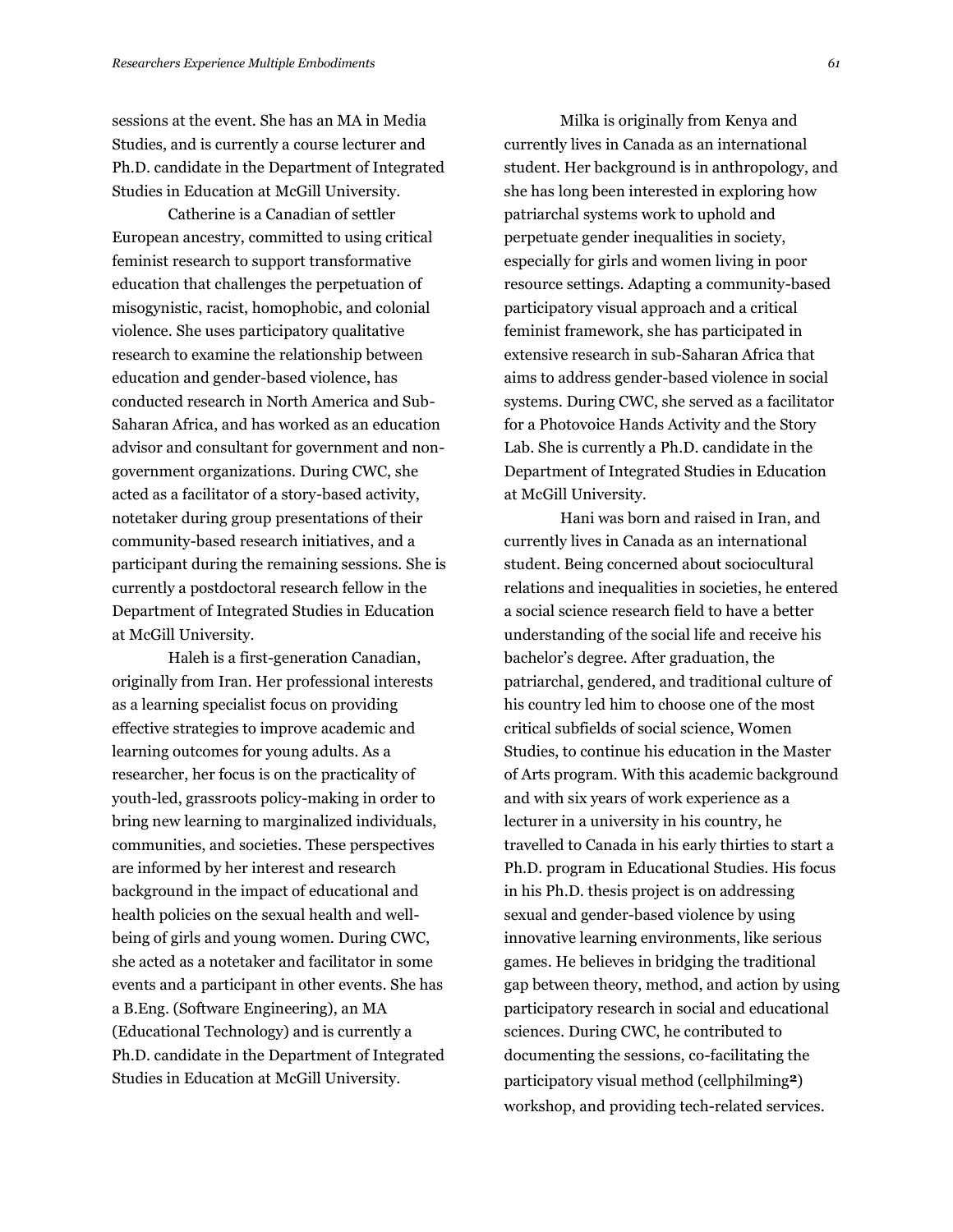#### **Conceptual Framework**

The history of Western researchers using Indigenous knowledges for Western gain has not been fully reconciled (Assembly of First Nations, 2009), but is well documented to frequently be exploitative with devastating results for Indigenous communities being "researched" (Smith, 2012). This includes what Tuck (2009) refers to as "damage-centered research" that focuses on narratives of harm and injury, reinforcing pathologizing approaches "in which the oppression singularly defines a community" (p. 413). International activist efforts to protect Indigenous knowledges have resulted in a crucial movement from research on to research with, for, and by Indigenous Peoples. In 1998, the National Steering Committee of the First Nations and Inuit Regional Longitudinal Health Survey proposed a set of guidelines for research involving Indigenous Peoples, which states that Indigenous Peoples should retain ownership, control, access, and possession (OCAP) of the research information (First Nations Centre, 2007). The OCAP principles are mandated to protect Indigenous knowledges and to ensure that the research benefits Indigenous Peoples. The question of how and why a non-Indigenous researcher engages in research related to Indigenous Peoples is an essential ethical inquiry that must be considered at every phase of the research (see Aveling, 2013), including knowledge sharing events such as CWC. We work within educational systems that have historically neglected Indigenous Peoples and continue to sustain structural inequities (Currie et al., 2012; Lavoie & Forget, 2011; Vukic et al., 2012). It is important in critical and Indigenous methodologies for the researcher to locate herself in relation to the research (e.g., Mosselson, 2010; Smith et al., 2019), and to critically examine the value of her presence in the research process. Inspired by feminist

approaches to self-study that draw upon critical autoethnography (Holman Jones, 2016) and feminist reflexive epistemologies of positioning (Hesse-Biber, 2007), we situate ourselves in this work as non-Indigenous researchers of White settler origins and non-White nonresident /international student status. The following expands upon the main concepts of embodied reflexivity and friction that we used to frame our reflections on this work.

## *Embodied Reflexivity*

Beyond the five most recognized of the senses (sight, hearing, taste, smell, and touch), there are many other ways we perceive information. Emotions, sometimes regarded as a "sixth sense," are apprehended as instinctive or intuitive feelings (Rouby et al., 2016). Reflection can also be intuitive. However, reflexivity requires intention. Through the body, numerous senses gather information about the environment continuously, and yet there is no scientific consensus on what constitutes a sense. More interesting discord yet is on the blurred boundaries between stimulus and response. And since we are constantly receiving stimuli from our environment, embodied reflexivity suggests that the "space in-between" stimulus and response may be cultivated through a reflexive attunement with the body. Embodied reflexivity conjures a relationship to theory and method, though here it will be theorized as a way of knowing. It is defined as "a process based predominantly on feeling the body" (Pagis, 2009, p. 266) and does not derive from any one specific sensory organ but develops diffusely in the body and mind. In her study of embodied self-reflexivity, Michal Pagis (2009) observed practitioners of meditation and yoga, practices grounded in self-awareness, in order to better understand the interaction between what she calls "discursive and embodied modes of reflexivity." Pagis notes that most studies of the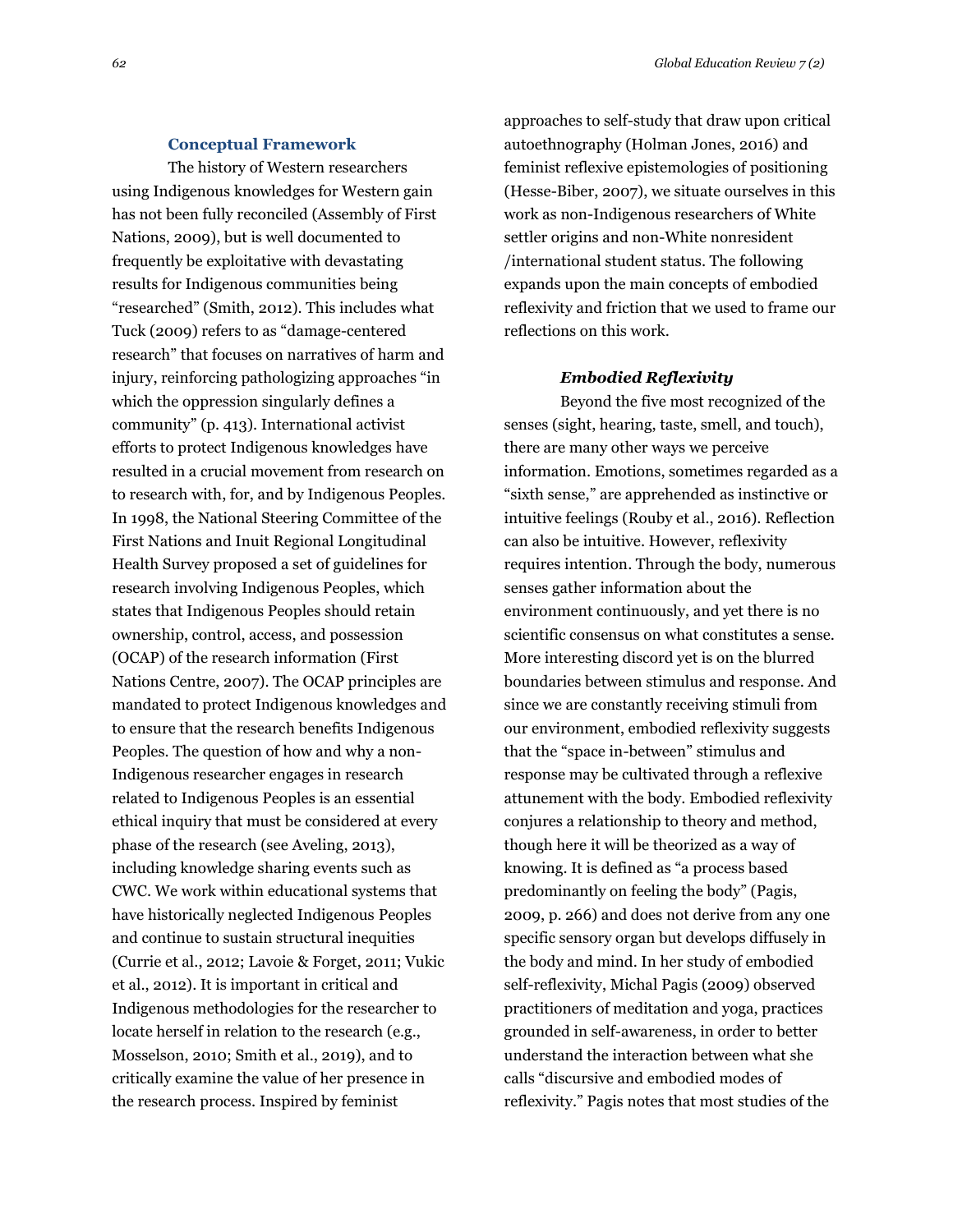self have relied on discursive ways of knowing, and in our work we too relied on journaling and conversation to make sense of our gut feelings that at first we struggled to define and labelled vaguely as "feeling uncomfortable." In practices of embodied self-reflexivity, the intent is to increase awareness of bodily sensations. Social psychologist Mark Snyder (1974) introduced the concept of self-monitoring, which he described as, "self-observation and self-control guided by situational cues to social appropriateness" (p. 526). Pagis (2009) situates self-monitoring as a process within embodied reflexivity, writing, "The findings illustrate how bodily sensations are used as indexes to psychological states, emotions, and past experiences, while constant awareness of embodied responses is used as a tool for self-monitoring" (p. 265). This relationship between self-awareness and selfmonitoring was helpful to keep in mind as we discussed our experiences of multiple embodiments throughout CWC, as we were at times distressingly self-aware of our tentative positions at CWC as the "supporting cast" of researchers, facilitators, notetakers, and participants.

### *Friction*

As applied to youth, the most common if disparate usages of the term "empowerment" express the following characteristics: personal growth, relationships, education (e.g. Luttrell et al., 2009), politics (e.g. Bacqué & Biewener, 2013; Boluijt & de Graaf, 2010), transformation, and emancipation (e.g. Richez et al., 2012). In this article, we unpack the political aspect of empowerment in relation to friction. Given that young people are increasingly voicing their desire for more control over their lives, political will and transformative action can be inferred, if not observed, "on the ground" in youth movements. And while education includes common actions of learning and skill-building, it also relates to awareness-raising, or what Freirian scholars of critical pedagogy (see Freire, 1993 & 2005) refer to as "consciousness-raising" (Breton, 2008; Mohajer & Earnest, 2009; Wang, 2006; Wong, 2008). Indeed, the empowerment of youth, in all its manifestations, is shifting traditional knowledge hierarchies in a most stirring way by "speaking truth to power" (Martínez et al., 2017). Exploring this "from the ground up" process lends youth access to power (Gaventa, 2006; Longwe, 1991; Mohajer & Earnest, 2010; Travis & Bowman, 2012), provoking the need for careful reflexivity among adult facilitators on the extent to which their engagement with young people may be advancing and/or impeding that empowerment.

There is a leitmotif across all our journal entries that can be uncomfortably summarized as a clash of contradictions between event preconceptions and perceived turn of events. To make sense of this reflexive discomfort, we liken it to Anna Lowenhaupt Tsing's notion of friction. Tsing (2005) describes friction as "the awkward, unequal, unstable, and creative qualities of interconnection across difference" (p. 4). Discernibly, researchers in the field of youth studies are aware of the frictions involved in conducting empirical research related to marginalized young people. Beyond respecting the safety and well-being of young research participants, researchers must be aware of the barriers to youth engagement, as well as be attuned to the many forms of youth resistance. One such form of resistance appears in silence, which Clair (2013) has theorized in fluidity as "expressive," "a sacred way of being," "oppressive," and "a way of resistance" (see also Solnit, 2017). Others have also commented on the "messiness" of research between diverse (socially, culturally, politically, economically) researchers and participants. Mosselson (2010), for example, writes about the interaction between researcher and participant as an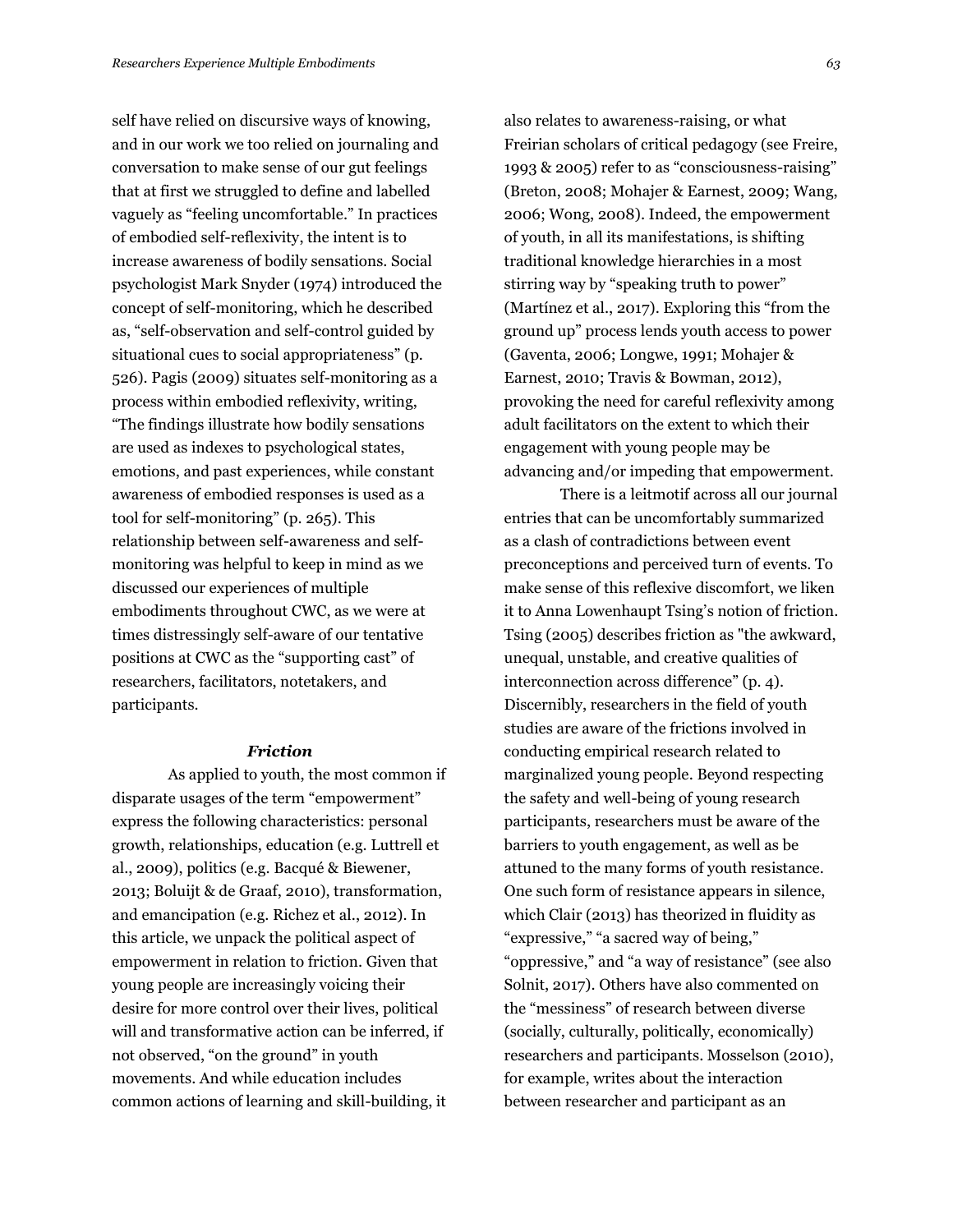encounter that may shift identities, though producing fortuitous findings when the researcher is self-reflexive. Recognizing the role of subjectivity in the research process is also an opportunity to cultivate an ethical perspective. Positionality is an apposite framework for negotiating subjectivity, as it allows for the inclusion of such information as personal details and emotional responses. As participants who engaged with multiple sides of the CWC event (working on the organization/facilitation as well as taking part in the workshops), we are guided by these understandings of friction, believing that attending to the "messiness" of unsettling perceptions of self and others may improve the reflexive process and quality of the initiative.

#### **Methodology**

We used a methodology of collaborative autoethnography to conduct participatory analyses of the journal entries we wrote throughout CWC. Collaborative autoethnography adapts a team research model where a group of individuals (two or more people) conduct research by turning interrogative tools toward themselves using selfstudy (Chang et al., 2013). John Loughran (2007), a scholar of self-study in teacher education, argues that, "professional learning is characterised by the role the individual takes in initiating and directing their own growth and development as opposed to being 'trained' to perform particular tasks" (p. xiii). We sought to strengthen what we learned during our involvement in the CWC event through a process of individual and collaborative reflection. IRB approval was not required, as our own self-study forms the primary data source.

Our self-study began during the CWC event, when all five co-authors met during the event to discuss the objective of the journal entries and the focus of our study. The initial objective of our collaborative journaling was to

document and analyze the effectiveness of the arts-based participatory intergenerational learning in addressing GBV in communities. We agreed to adapt a personal journaling method to observe, record, and analyze the events at CWC, and reflect on any feelings that arose about our roles as researchers, facilitators and participants. We adapted the concurrent model of journaling (Chang et al., 2013) where we journaled using a stream of consciousness approach (writing continuously and minimizing edits) each day during the CWC event. After the event, we took one week for each author to review their journals, extend entries with new reflections and recollections as we looked back, and clean up the journal entries to tell a more cohesive narrative.

Our next step was to identify and review themes within our individual journals. We met as a group to reflect upon the themes we identified, reading aloud selected excerpts from our journals to illustrate the themes. As we discussed each individual's selected excerpts and themes, we explored the similarities and differences of our experiences. By talking through our initial analysis we gained a sense of reassurance and relief that no matter how varying our perspectives, we shared a common "friction" in experiencing multiple embodiments with respect to our roles. Attuning to shared experiences allowed us to identify "situational cues" (Snyder, 1974) generated by young participants during the adult-facilitated workshops. Through our discussion of the initial themes, we established a set of group themes that would guide our subsequent analysis, and then each returned to our own journal entries to code them with those themes and select excerpts that related to those themes, which we again analyzed collaboratively and subsequently refined in the writing of this text.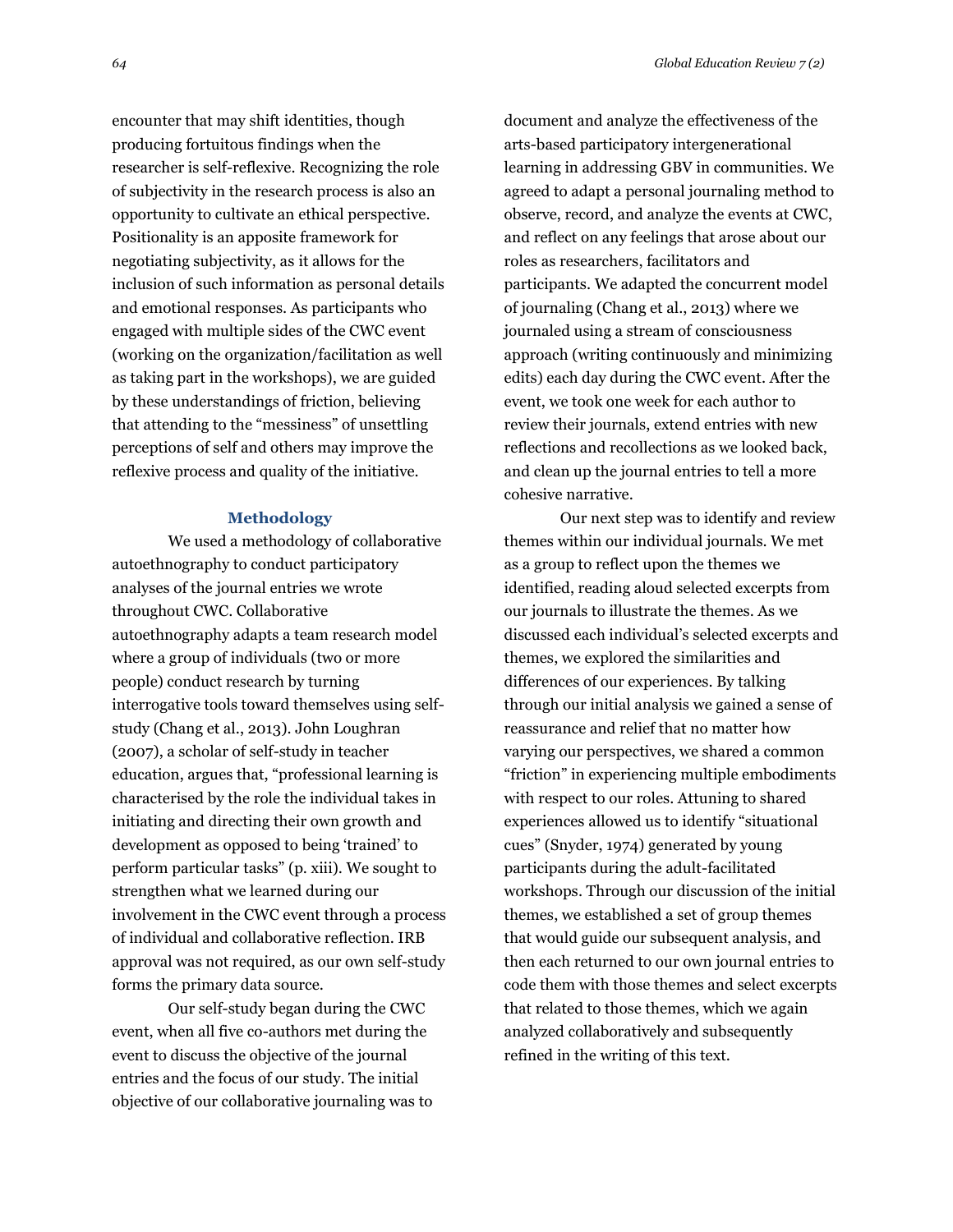## **Thematic Analysis**

As we expected, our participation in CWC was inspiring and transformational, as we witnessed girl activists from around the world sharing their knowledge and learning from each other as they honed their advocacy skills and their critical gaze. More unexpected, but ultimately as beneficial in developing other forms of knowing, was the sensations of rupture we experienced in relation to our own identities as researchers and facilitators, particularly when working with Indigenous girls. The following unpacks these experiences through our collaborative analysis that identified the pivotal themes of discomfort, resistance, and letting girls lead.

## *Discomfort*

Within each of our journals, there was an evident inconsistency in the degree of our sense of belonging at CWC as, uncomfortably, our positionalities vacillated. Within the colonial context and with respect to the original territories of the Indigenous Peoples, we were mindful of our outsider status as adult settlers and nonresidents. We felt that we could relate to many of the GBV issues raised throughout the CWC event but were self-conscious engaging in dialogues among Indigenous girls and young women around GBV, wanting to avoid taking up space. Milka, a researcher from Kenya who currently lives in Canada, referred to herself as a "foreigner" at the event, even though Kenyan participants were represented in the CWC art exhibition. She pointed out the following:

> Discussion that revolved around sexual violence and GBV within the Indigenous communities made me feel uncomfortable to make my voice heard. I felt that being a foreigner and new to most of the historical dispositions of the other participants particularly the Indigenous girls from Canada—that their experiences were more valid than my own.

The sensation of being an outsider related to our status as non-Indigenous people, as well as other factors such as our gender and age, that caused us to question the validity of our voices in the space. While Hani felt his outsider status as one of the few men in attendance may have been the most visible, Haleh, an Iranian-Canadian researcher, also keenly felt her outsider status, expressing the following concerns:

> I was worried that I would say or do something that would be unintentionally disrespectful to their cultures and beliefs. All I knew about Indigenous communities was what I had learned from the literature and I knew it was not enough. I tried to justify myself remembering my own experience when I immigrated to Canada 20 years ago. People were sometimes unintentionally insulting my culture and my values. However, I was never insulted by their comments. Instead, I would feel for them that all they knew was their own culture. I would try to educate them *sometimes,* but I never felt insulted.

Haleh's observation strains to connect her life experiences to those of the Indigenous girl participants, pointing to the internal struggle we each felt in trying to connect with the participants while simultaneously learning from them and respecting the colonized contexts of Indigenous communities. Part of the discomfort emerged from the privilege of witnessing the girls' participation, without being clear how our own work contributed. Catherine shared, "I feel so privileged to be here that I'm concerned I am unable to give back in a way that responds to what I am getting from the event." This concern would sometimes turn unconstructive when we would become overly self-consciousness about our positionality: Who did we think we were to be doing this work? This thinking, leading us to become hypervigilant to negative social cues, was counterproductive to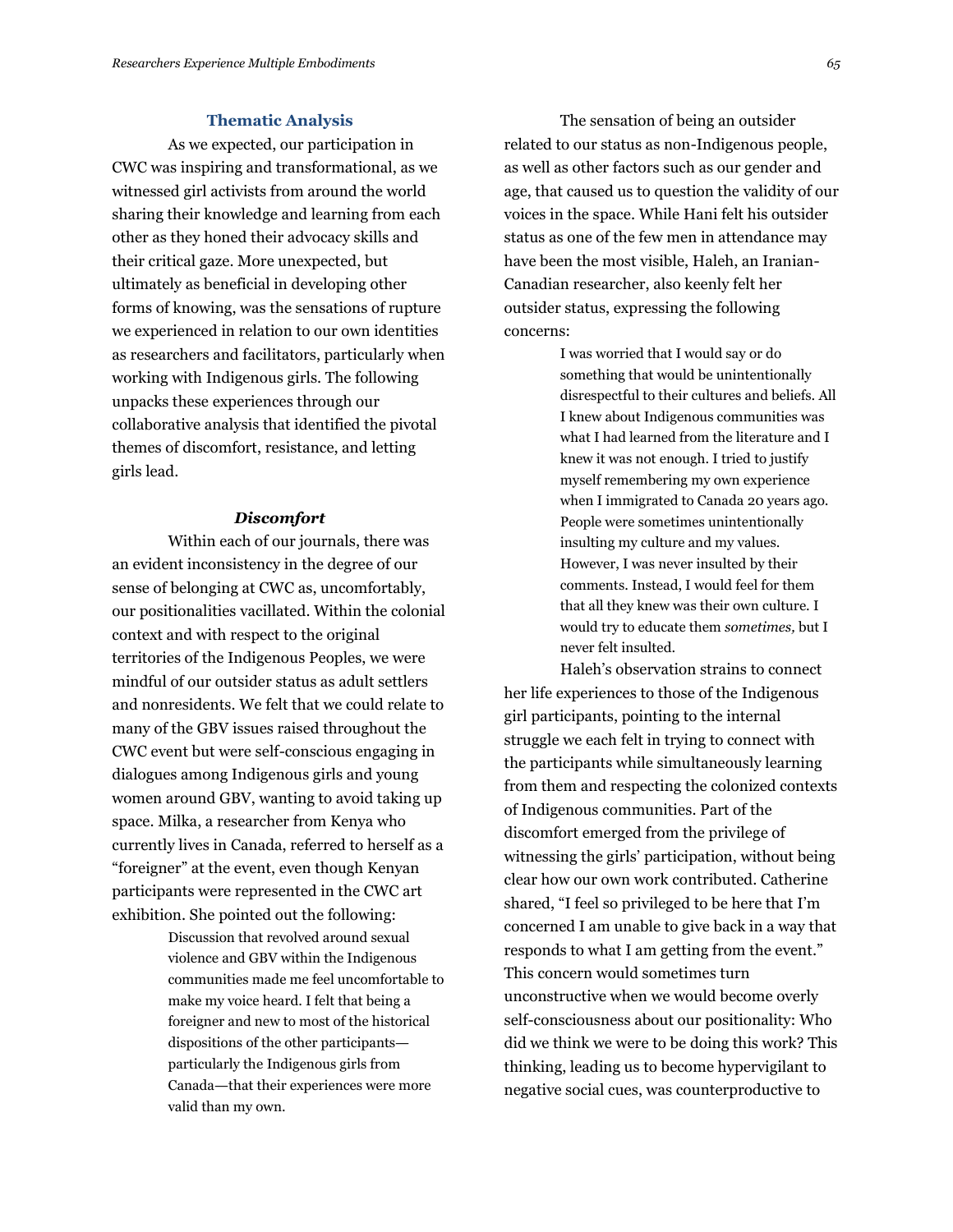cultivating reflexive embodied empathy. Sitting with the discomfort that prickled through our journals, we tried to convince ourselves that if we are capable of making the smallest difference in the context of GBV, either at the event or as a result of our participation in it, then the privilege of our participation was warranted. Through the many conversations we had with each other during and after the event, we were able to see how our experiences were united through this one element of friction (feeling like an undeserving outsider) that we all shared.

One of the girl groups expressed during an activity that, "the translation of resilience in Indigenous terms means resistance and creating a positive self-identity." The girls shared their lived experiences of oppression, which critical pedagogy scholars Ladson-Billings and Tate (1995) call "a first step on the road to justice" (p. 58), but refused to fit within a damage-centered research narrative (Tuck, 2009), expressing their resistance through traditional song, dance, and ways of knowing learned from elders in their communities. The most humbling of their courageous acts was the role they played in challenging and reshaping others' mindsets about their ability and potential to shift the centrality of our own perspectives. Pamela shared the following:

> I witnessed many interactions in which Indigenous girls challenged others in the room—especially non-Indigenous women to think more critically about the issues affecting their lives. Reflecting on these interactions brought to mind this phrase attributed to Anaïs Nin, "We don't see things as they are, we see them as we are." And I thought about how the work of deconstructing my thoughts and experiences as a non-Indigenous woman is always going to be complicated to a significant extent: I can't seem to get out of my own way. In trying to see things from the margin—and in some ways I may be marginalized—I find

myself gazing from the center of my experience. It's like my subjectivity or my social awareness is framed by my blind spots. The girls at CWC helped me to reframe my perceptions of the work taking place by courageously and creatively highlighting the blind spots of researchers and event organizers, myself included.

Observing the leadership roles that the girls and young women took at CWC reinforces the idea of working with youth as "knowers and actors" who are abundantly capable of effecting change in their lives and communities around GBV (Mitchell & Moletsane, 2018). Haleh observed that the participants were not satisfied by just raising their voices, but sought to move actively forward to change the status quo:

> The other dominant voice was participants' sense of agency… From the Russian activist who had to flee her country as a result of the "propaganda" against her, to the Indigenous youth from British Columbia who felt a responsibility to educate the next generation about GBV, their messages were the same: they are doing whatever they can to bring about change.

Witnessing the girl's sense of agency led us to revisit questions about our own commitments to decolonization. If girls who experienced GBV were going against all the odds to change the narratives of GBV in order to protect not just themselves but other girls and young women, this compelled a sense of responsibility to use our voices to leverage theirs, as we felt the urgency in their explicit calls for us—the adult stakeholders present—to do so.

#### *Resistance*

The underlying power dynamics within this cross-cultural, intergenerational event were perhaps most evident when the girls demonstrated resistance to a violent, patriarchal, and colonizing status quo, which they did in multiple ways. Critical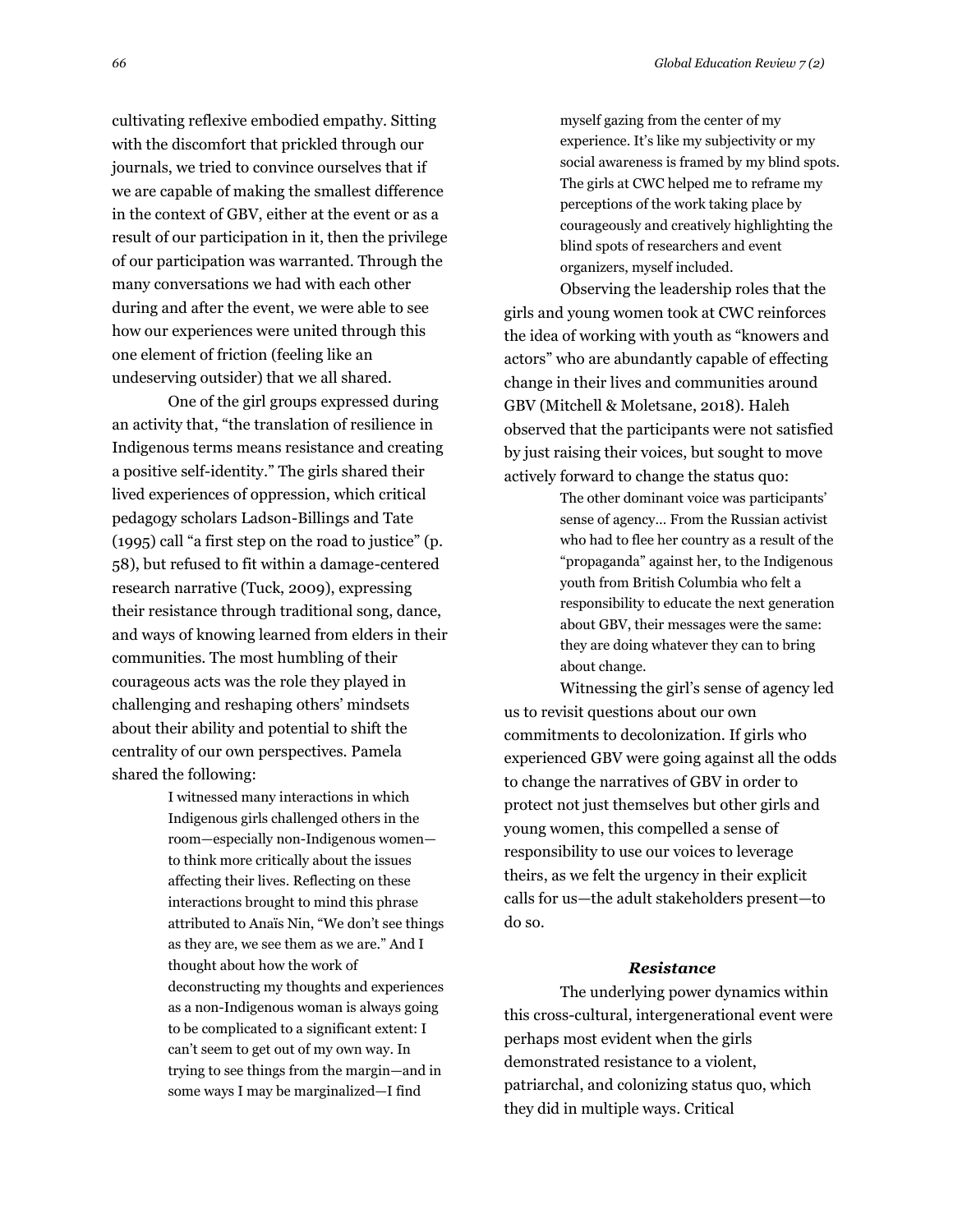understanding, or critical consciousness, is integrated in reality, yet leads to critical action (Freire, 2005). In coming together, the participants shared the critical discourses they had developed in their own groups with each other, joining in a globalized discourse of resistance to GBV. The discourses of resistance shared from Indigenous groups pointedly highlighted the intersectionality (Collins, 2015) of their experiences that have placed women and girls in their communities at a heightened risk of GBV. Yet the critical discourses actively challenged the pathologizing approaches often used by settlers to describe violence in Indigenous communities, pointing instead to the causes of GBV as rooted in acts and systems of racism and colonization that are ongoing. The act of translating terms such as "resilience" into concepts that resonate more powerfully with Indigenous communities—including resistance is in itself an act of decolonization, by adopting discourses commonly used in settler spaces but reshaping them in a way that holds more meaning for their communities (Tuck & Yang, 2014). From our vested positions as organizers and facilitators, this was exciting to behold. Yet there were also more unexpected forms of resistance that emerged, as the girls challenged the expectations imposed by the event's organizers.

Throughout our journals, several of us documented feeling taken aback to see girls and young women enacting practices of resistance within and even against the event and its organizers, including ourselves. For example, Haleh describes a young person's decision not to participate in a video-making activity:

> One girl in our group did not want to participate. She hid her face behind a paper. She didn't want to be filmed. Everyone was respectful of her wishes, but I think no one was sure what her message was. Was she resisting the event or the workshop? Did she just not liked to be filmed? Could it have

been that she is thinking this is just another intervention where researchers come and do their data collection and then leave? Was she tired? Other participants seemed just as confused as me... I was thinking in my head comparing her with when I was a teenager. I [would] have given in to peer pressure and adult pressure. I never understood why she was resisting to be filmed but I could certainly see that she was taking a stand and did not give up until she felt comfortable participating in other ways.

Similarly, Catherine describes an activity she helped facilitate that did not go as planned, "as some of the younger participants were obviously 'checked out' of the activity. One of them fell asleep during the activity and two others sat at a table in the back and did not participate." Our initial gut reaction was to read this disengagement as boredom or disinterest, a first impression that was perhaps most to do with our egos as facilitators. As we talked through these moments afterward in relation to our gut feelings about strategic modes of resistance, we began to re-read these cues as another form of participation.

At the end, we learned that the Indigenous girls in one group had been encouraged by their (adult Indigenous) group leader not to participate when they felt uncomfortable as a means of exercising their consent, and that they did not need to tell anybody that this is what they were doing. This practice recognized that, although it had been stipulated that all activities were voluntary, for a young person in a foreign space surrounded by adults and young people they did not know, leaving an activity or stating a disinclination to participate was not always a comfortable or viable option. Furthermore, they actively resisted the expectation, described by Tuck and Yang (2014) and bell hooks (1990), that people of color will hand over narratives to settler colonizers and researchers who expect their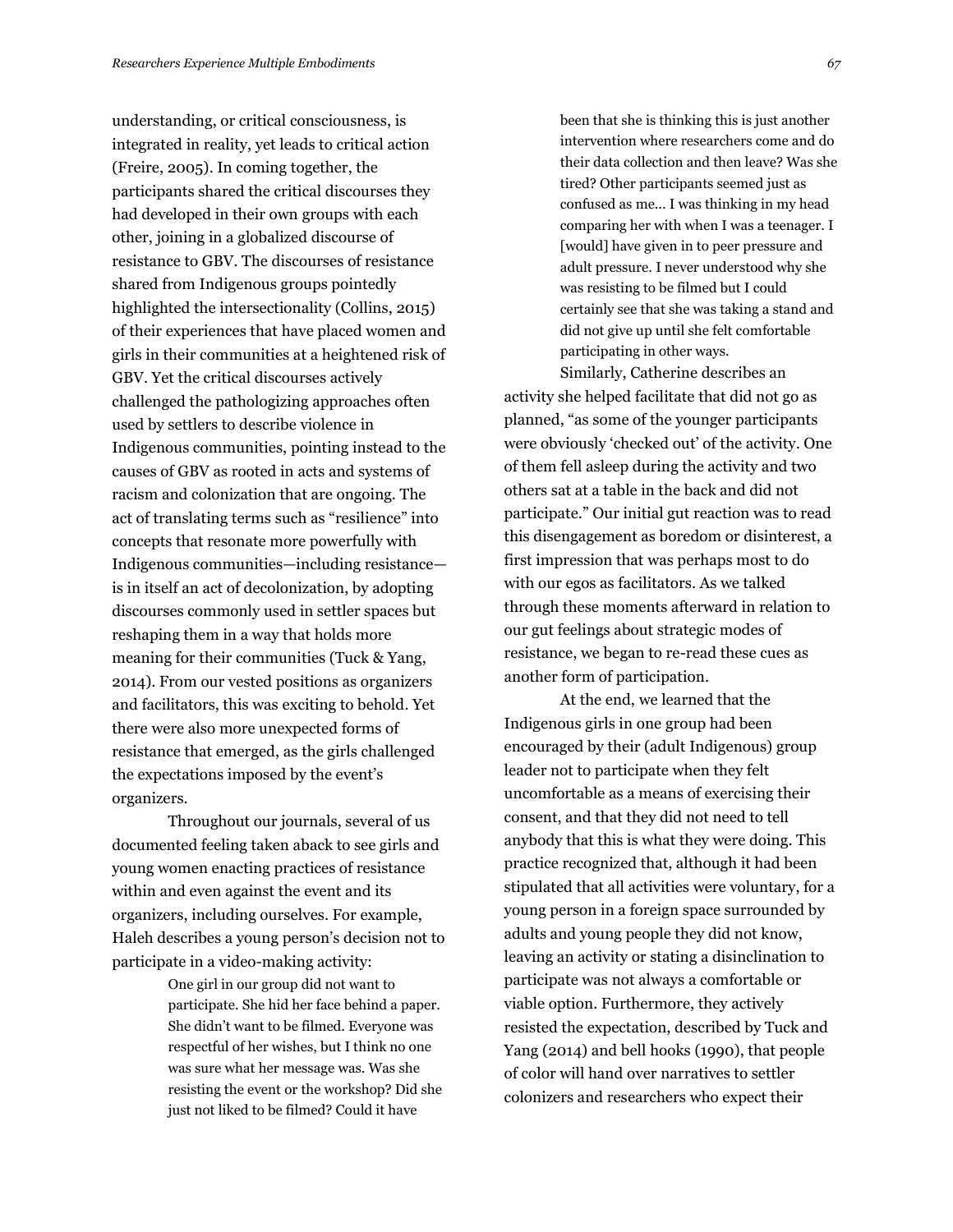stories of pain. As Haleh speculates in her reflection, the ability of the girls to refuse to participate is a reflection of their agency and empowerment through the decolonizing practices they have learned, as many young people would likely have felt compelled to perform what is expected of them by adults and their peers. Pamela's journal notes that this agency reflects the rallying call, "Goodbye to the obedient, submissive woman!" from the young women in the Girls Leading Change project—a project consisting of 14 young women, all teacher education undergraduate students from rural areas in South Africa seeking to address GBV and safety on campus using girl-led initiatives. The embodied resistance communicated by the girls "checking out" of the event's activities illustrates that the girls' expressions of empowerment not only enabled them to resist expectations of obedience from men and boys within the contexts of violence, but also the expectations of feminist non-Indigenous organizers and activists, who expected them to behave and engage in certain ways to meet objectives that are not always understood or agreed upon by the girls themselves.

During the event, we had many discussions about the female body and the male gaze, and we recognize the gaze is conditioned by power and culture, or as Christian Metz (1982) coined, the "scopic regime." In discussing our journals, we asked ourselves, "might we have some work to do to decondition our gaze?" Was our gaze upon the girls committing a kind of gender essentialism that expected female docility to us even as we encouraged their resistance to others? Perhaps in our initial gaze we only saw the girls' strength and ability to shape dialogue in their communities as mentors and leaders, inadvertently pathologizing these communities as spaces that require their resistance, as opposed to the spaces we were

creating that we subconsciously expected to be only empowering. A further uncomfortable, and ultimately unanswerable, question, is whether we would have expected resistance more from boys, associating it with masculinity and thus feeling surprised when it was expressed by the mostly girl participants. Despite introducing ourselves as settlers/non-Indigenous people, recognizing our presence on traditional Indigenous lands, and feeling a sense of discomfort over the distance between ourselves and the participants, we had still identified ourselves as "on the girls' side," thus it was startling to feel the wall constructed between us. Linda Finlay (2005) writes about what she calls "reflexive embodied empathy," which she describes as a process of "tun[ing] into another's bodily way of being through using their own embodied reactions" (p. 271). She asserts that this empathic practice fosters the relationship between researchers and participants by increasing understanding of self and Other. We noticed in our concern that sometimes our bodies called us to move, to speak more with hand gestures or to stand up and walk around the table, to see if this might break the silence. When we tuned in to these moments of resistance through embodied reflexivity (e.g. sitting with the discomfort of participants' silence), we were better able to reconceptualize our notion of resistance and change our method of engagement by seeking to reconsider what was taking place and listen for how it may be reinterpreted.

#### *Letting Girls Lead*

What does "girl-led" mean in the context of an intergenerational event addressing sexual violence? The event planning was carefully and consciously tailored to bring together the experiences of girls and women of different generations, cultures, and even nationalities to help girls broaden their understandings of GBV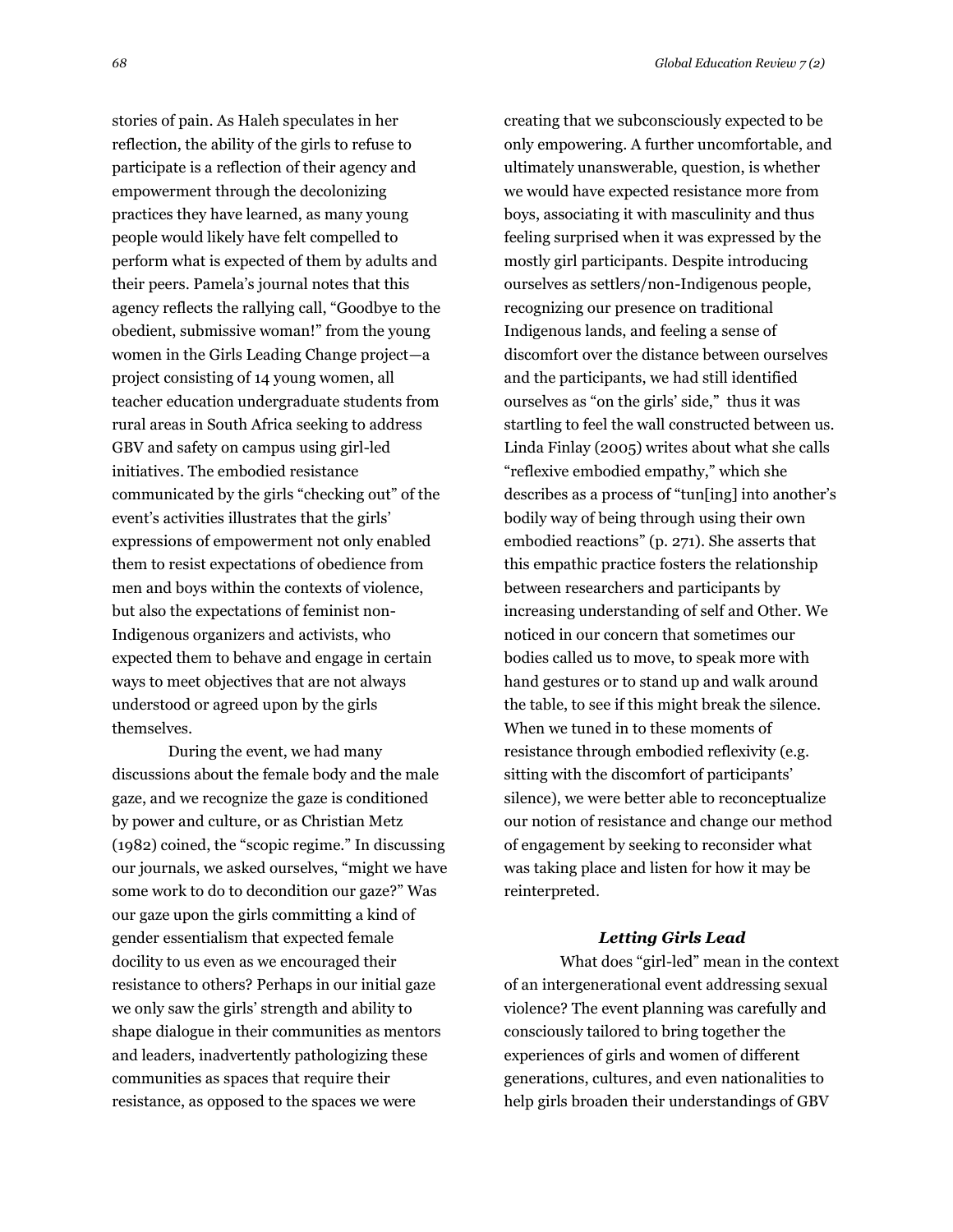across time and space. Our journal entries describe girl-leadership happening in the event workshops; in the performance of the songs, dances and drumming by the Indigenous girl groups; and cross-culturally, for example, during a bonfire when a group of Indigenous girls from Canada spontaneously led the bonfire songs and were quickly joined by the girls from Sweden and Russia. There were also many activities that were more adult-led. For example, while most girls led the creation of their exhibitions, which either exposed or challenged GBV in their communities, not all the girls had the opportunity to lead the presentation of their exhibitions but were rather represented by adults who may not have lived similar experiences. In some instances, this was because participants from Ethiopia and South Africa had been denied the opportunity to participate in the event after their visas to Canada were denied, as described by Hani, who had worked with the group of young people in Ethiopia on several occasions:

> Although I tried to say a few words on behalf of the Ethiopian team at the Speaking Back exhibition, I was bothered that it was not their voices being heard. I feel like it was very unfortunate in this event, which aimed to give voice especially to marginalized communities, that the Ethiopian team who were an integral part of this network were not heard.

For those who were able to participate at the event, most girl-led initiatives occurred during large- and small-group spaces, often unplanned and arising initially as a result of peer or intergenerational collaboration, or even disagreement within a group. In her journal, for example, Milka noted the intergenerational mentorship described within one of the Indigenous communities in Canada, and taking place at the CWC event itself. She also recorded group tensions in an activity where her group was creating a cellphilm that conveyed the

racialized forms of GBV and sexual violence that Indigenous girls and young women experience in their everyday school life. Tension arose seemingly due to the generational gap that existed between the Indigenous participants within the group. Milka and another group member who was also not Indigenous attempted to mediate between the two generations of Indigenous women, and ultimately the group came up with a message that spoke to the lived experiences across both generations. An excerpt from Catherine's journal documents the leadership tensions that her group experienced, also during the cellphilm workshop:

> We had another very intense moment when the activists from South Africa, Russia, and Canada (British Columbia) couldn't decide on whether to share headlines reflecting graphic violence against women. The activists from South Africa and Canada felt that it was important to reflect the reality of what was occurring, but for the activist from Russia this was traumatizing. She felt it was damaging and disrespectful to the women who were killed and to their families, by focusing on the violence against them and that appearing as the whole story, while obscuring their own work and experiences. Like reducing them to the violence that was carried out against them.

She goes on to describe how, like Milka, she worked to facilitate a consensus within her group so they could produce a cellphilm that reflected the multiple perspectives within the group. In these instances, the participants pushed back against time, pressure, and event agendas to attend to complex discord arising across generational, cultural, and individual experiences of GBV. The knowledge sharing process was improved by leaning into the "messiness" of the process, and we as adults and facilitators walked a delicate tightrope of inviting this messiness and encouraging the participants to address it, while coaching participants through the activity so that they would not lose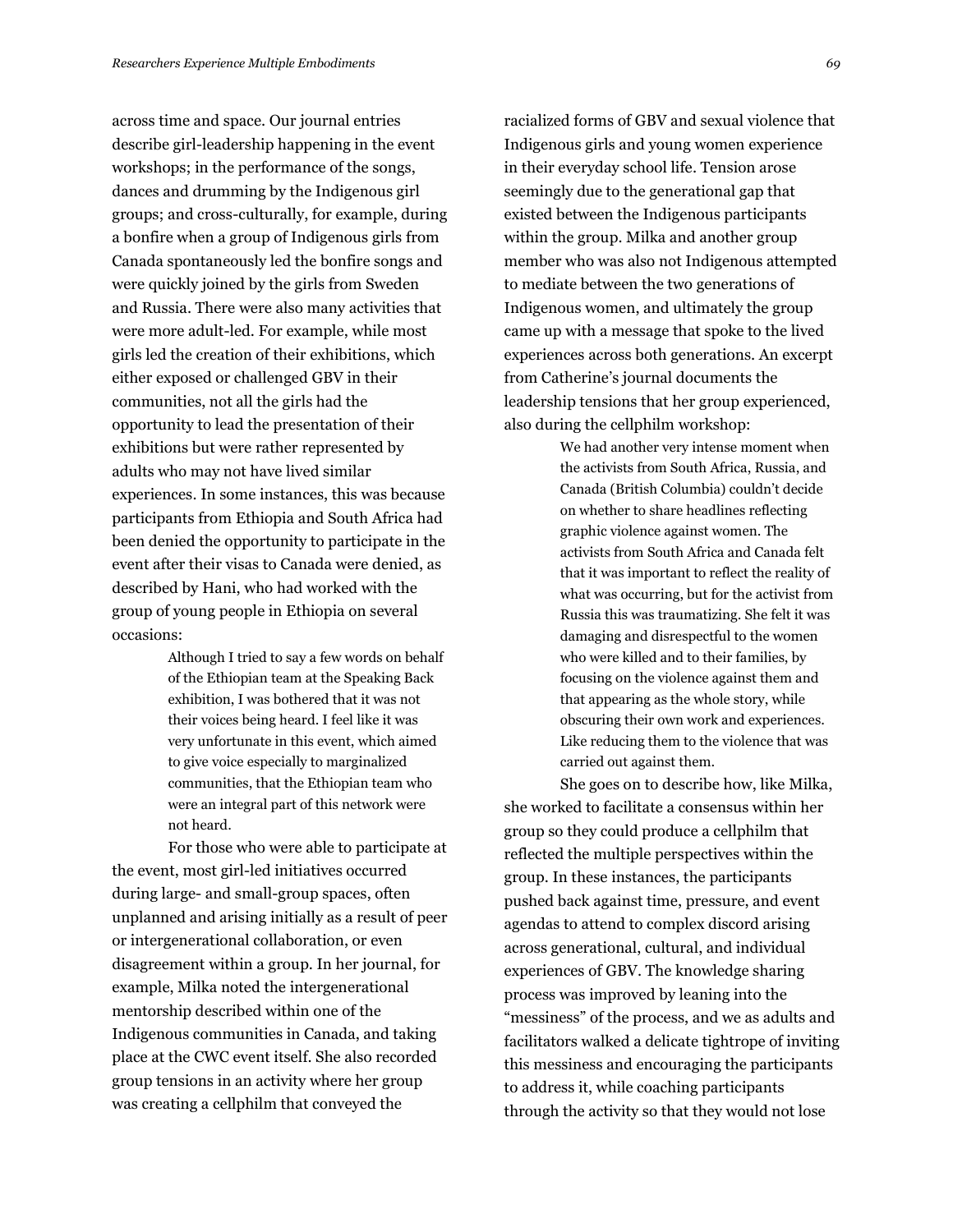the time-bound opportunity to share this knowledge with the larger group.

## **Conclusion**

Circles Within Circles was a powerful event that validated the empowering effect of cross-cultural, intergenerational collaboration. It also raised insecurities among those of us who, as emerging scholars, struggled with how to negotiate our roles and positionalities in relation to communities we were working with but with whom we were outsiders. Our participation formed a substantive part of our academic training, as we learned how to create safe participatory environments for cross-cultural and Indigenous girls and young people to engage in activism. While we anticipated this training may come as a result of seeing how an event of this scale was planned, or understanding effective approaches to facilitation, the most valuable training related to learning how to sit with discomfort and how to recognize and respond to situational cues with embodied reflexivity that is attuned to our bodily reactions. Our contributions at the event felt minimal compared to the significance of what we gained from it, yet focusing on the profound sensations of discomfort and gratitude is part of what keeps the girls' voices with us, infiltrating our reflections on the event as well as our research in other spaces. The translation of these sensations from discomfort to self-awareness became particularly profound not during the event or even during the period of journaling and selfreflection, but as we collectively talked through our reflections to theorize and then understand the experiences, identifying the strategic significance of the situational cues that caused us discomfort and figuring out together what we had done wrong, what we had done right, and how to move forward. This points to the critical importance of community and shared experience not only when learning how to

magnify resistance to structural and systemic forms of violence, but also when coming to understand your role in the process even, and perhaps especially, when you are not and should not be at the center of the activism.

What facilitated our exploration of these multiple embodiments was bringing a kind of "relational ethics" (Clandinin et al., 2018) to our work together. Through the process of collaborative autoethnography and participatory analyses of our journal entries—especially when we encountered difficult learning, sensed as "friction"—we found it helpful to cultivate selfkindness and a sense that we are all in this together (Neff & Dahm, 2015). As we talked through our analysis together after the event, we all reflected on the almost therapeutic benefit of discussing our discomfort together, and identified that even greater benefit may have been derived from also doing so in advance and during CWC. This practice of embodied reflexivity, in relation to the cross-cultural and intergenerational event that was CWC, impacted us not only as researchers but also as individuals in our relationship to citizen engagement—thus we believe it is a crucial practice for positively contributing to girl-led change.

## **Notes**

**1** We use the term Indigenous to refer to First Nations, Métis, and Inuit; as well as status or non-status, beneficiary or non-beneficiary Indigenous Peoples. Status or non-status, beneficiary or non-beneficiary refers to the legal status of an Indigenous person, which affords certain rights and benefits under Canada's Indian Act. This terminology is reflective of how Indigenous communities are referring to themselves globally, as well as international organizations like the United Nations (i.e., UN Declaration on the Rights of Indigenous Peoples).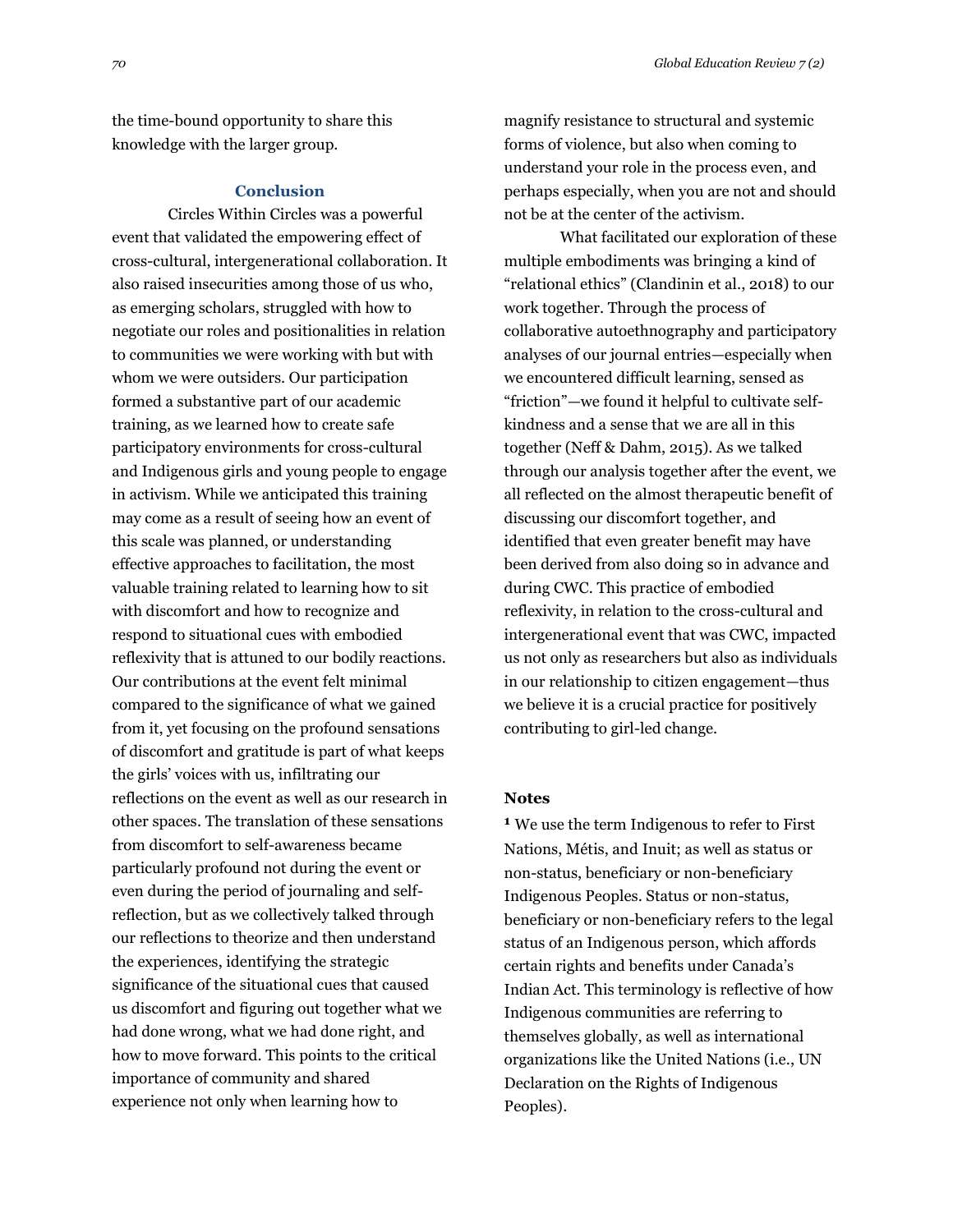**2** A cellphilm is a short film made with a cellphone or tablet (see MacEntee et al., 2016).

### **References**

Assembly of Frist Nations. (2009). *Ethics in First Nations research*. Retrieved from [http://www.afn.ca/uploads/files/rpresearch\\_et](http://www.afn.ca/uploads/files/rpresearch_ethics_final.pdf) hics final.pdf

Aveling, N. (2013). "Don't talk about what you don't know": On (not) conducting research with/in Indigenous contexts. *Critical Studies in Education*, 54(2), 203-214.

Bacqué, M.-H., & Biewener, C. (2013). *L'empowerment, une practique émancipatrice* [Empowerment, an emancipator practice]. Paris: Éditions L.

Bell, S., & Aggleton, P. (2016). *Monitoring and evaluation in health and social development: Interpretive and ethnographic perspectives*. Abingdon, UK: Routledge.

Boler, M., & Zembylas, M. (2003). Discomforting truths: The emotional terrain of understanding difference. In P. Trifonas (Ed.), *Pedagogies of difference: Rethinking education for social change* (pp. 107-130). New York: Routledge Falmer.

Boluijt, B., & de Graaf, L. (2010). *Preaching empowerment, practicing participation*. Toulouse: EGPA.

Breton, M. (2008). Empowerment practice in Canada and the United States. *The Social Policy Journal,* 1, 19–34. DOI: 10.1300/J185v01n01

Chang, H., Ngunjiri, F., & Hernandez, K. (2013). *Collaborative autoethnography* (Developing qualitative inquiry, volume 8). Walnut Creek, Calif.: Left Coast Press.

Clair, R. (2013) Imposed silence and the story of the Warramunga woman: Alternative

interpretations and possibilities. In Malhotra S., Rowe A.C. (Eds.), *Silence, feminism, power*. Palgrave Macmillan, London.

Clandinin, D., Caine, V., & Lessard, S. (2018). *The relational ethics of narrative inquiry* (Developing qualitative inquiry). Abingdon, Oxon: Routledge.

Collins, P. H. (2015). Intersectionality's definitional dilemmas. *Annual Review of Sociology*, 41(1), 1-20. DOI: 10.1146/annurevsoc-073014-112142

Currie, C. L., Wild, T. C., Schopflocher, D. P., Laing, L., & Veugelers, P. (2012). Racial discrimination experienced by Aboriginal university students in Canada. *Canadian Journal of Psychiatry*, 57(10): 617-25.

Finlay, L. (2005). "Reflexive embodied empathy": A phenomenology of participantresearcher intersubjectivity. *The Humanistic Psychologist*, 33(4), 271-292. DOI: 10.1207/s15473333thp3304\_4

First Nations Centre. (2007). *OCAP: Ownership, Control, Access and Possession*. *Sanctioned by the First Nations Information Governance Committee, Assembly of First Nations*. Ottawa: National Aboriginal Health Organization.

Freire, P. (1993). *Pedagogy of the oppressed* (M. B. Ramos, Trans.). New York: Continuum. (Original work published 1970)

Freire, P. (2005). *Education as critical consciousness*. London & New York: Continuum. (Original work published 1974)

Gaventa, J. (2006). Finding the spaces for change: A power analysis. *IDS Bulletin*, 37, 23–33. DOI: 10.1111/j.1759-

5436.2006.tb00320.x

Hammersley, M., & Atkinson, P. (2007). *Ethnography: Principles in practice* (3rd ed.). London, UK: Routledge.

Hesse-Biber, S. N. (2007). *Handbook of feminist research: Theory and praxis*. Thousand Oaks, CA: Sage Publications Inc.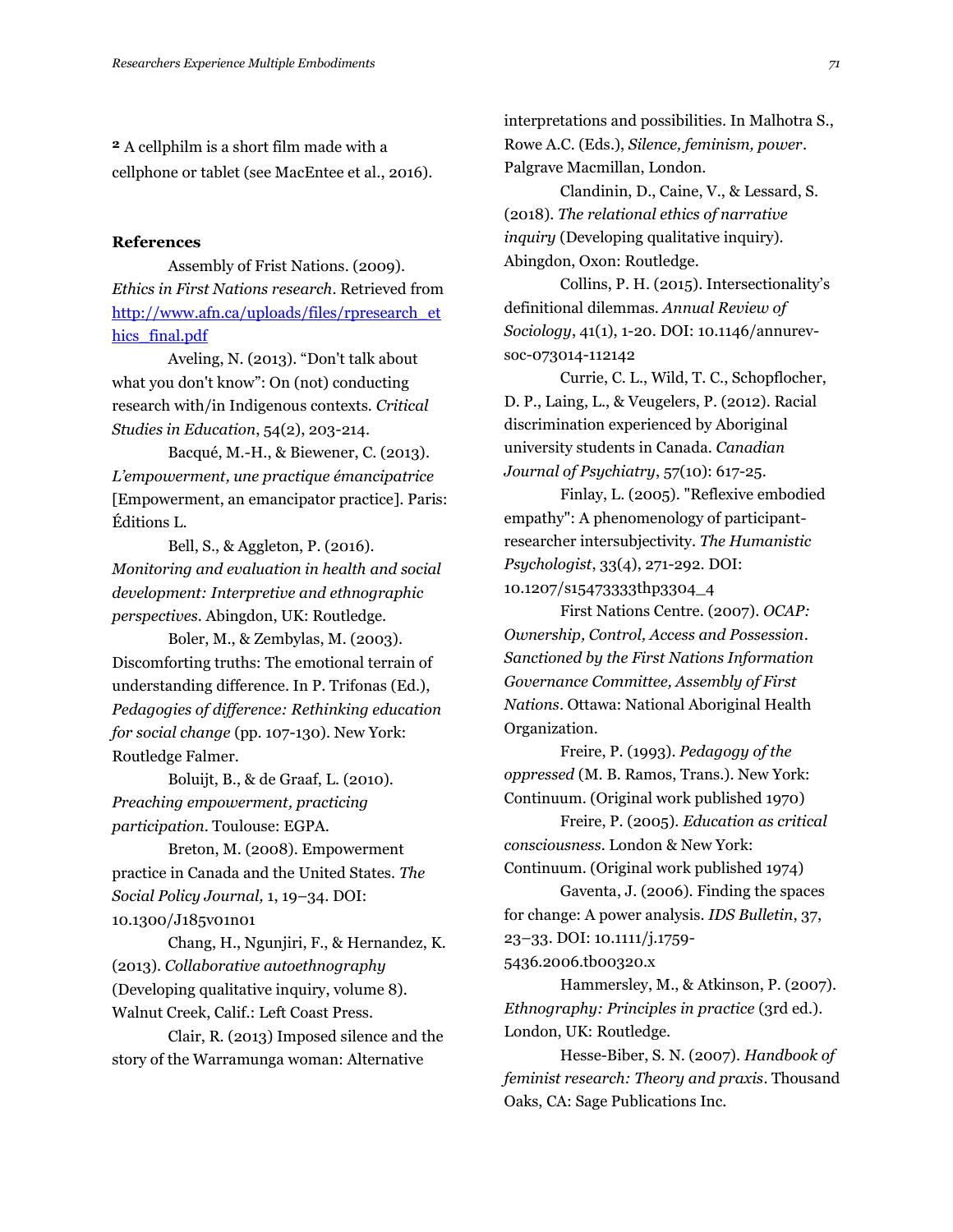Holman Jones, S. (2016). Living bodies of thought: The "critical" in critical autoethnography. *Qualitative Inquiry*, 22(4),  $228 - 237.$ 

Hooks, b. (1990). Marginality as a site of resistance. In R. Ferguson, M. Gever, T. T. Minh-ha, & C. West (Eds.), *Out there: Marginalization and contemporary cultures* (pp. 241- 243). Cambridge, MA: MIT Press.

Ladson-Billings, G., & Tate, W. IV. 1995. Toward a critical theory of education. *Teachers College Record*, 97, 47–59.

Lavoie, J., & Forget, E. L. (2011). Legislating identity: The legacy of the Indian Act in eroding access to care. *The Canadian Journal of Native Studies*, 31(1): 125-138.

Longwe, S. H. (1991). Gender awareness: The missing element in the Third World development project. In T. Wallace, & C. March (Eds.), *Changing perceptions: Writings on gender and development*. Oxford: Oxfam.

Loughran, J. (2007). Researching teacher education practices: Responding to the challenges, demands, and expectations of selfstudy. *Journal of Teacher Education*, 58(1), 12 – 20.

Luttrell, C., Quiroz, S., Scrutton, C., & Bird, K. (2009). *Understanding and operationalising empowerment*. Overseas Development Institute. Retrieved from [https://www.odi.org/sites/odi.org.uk/files/odi](https://www.odi.org/sites/odi.org.uk/files/odi-assets/publications-opinion-files/5500.pdf)[assets/publications-opinion-files/5500.pdf](https://www.odi.org/sites/odi.org.uk/files/odi-assets/publications-opinion-files/5500.pdf)

MacEntee, K., Burkholder, C., & Schwab-Cartas, J. (Eds.). (2016). *What's a cellphilm?: Integrating mobile phone technology into participatory visual research and activism*. Rotterdam: Sense. DOI: 10.1007/978-94-6300-573-9

Martínez, X.U., Jiménez-Morales, M., Masó, P.S. & Bernet, J.T. (2017). Exploring the conceptualization and research of empowerment in the field of youth. *International Journal of*

*Adolescence and Youth*, 22(4), 405-418, DOI: 10.1080/02673843.2016.1209120.

Metz, C. (1982). *The imaginary signifier: Psychoanalysis and the cinema.* Bloomington, IN: Indiana University Press. (Original work published 1975)

Minkler, M. (2004). Ethical challenges for the "outside" researcher in community-based participatory research. *Health Education & Behavior: The Official Publication of the Society for Public Health Education*, 31(6), 684-97.

Mitchell, C. (2017). "The girl should just clean up the mess": On studying audiences in understanding the meaningful engagement of young people in policy-making*. International Journal of Qualitative Methods*, 16(1). DOI: 10.1177/1609406917703501

Mitchell, C., De Lange, N., & Moletsane, R. (2017). *Participatory visual methodologies: Social change, community and policy*. Sage Publications.

Mitchell, C, & Moletsane, R. (2018). *Disrupting shameful legacies: Girls and young women speaking back through the arts to address sexual violence*. Netherlands: Brill.

Mohajer, N., & Earnest, J. (2009). Youth empowerment for the most vulnerable. *Health Education*, 109, 424–438. DOI: 10.1108/09654280910984834

Mohajer, N., & Earnest, J. (2010). The challenge of low literacy in health promotion: Using empowerment methods with out-ofschool adolescents in North India. *Vulnerable Children and Youth Studies*, 5, 88–96. DOI: 10.1080/17450120903373855

Mosselson, J. (2010). Subjectivity and reflexivity: Locating the self in research on dislocation. *International Journal of Qualitative Studies in Education*, 23(4), 479-494.

Neff, K. D., & Dahm, K. A. (2015). Selfcompassion: What it is, what it does, and how it relates to mindfulness. In B. D. Ostafin, M. D. Robinson, & B. P. Meier (Eds.), *Handbook of*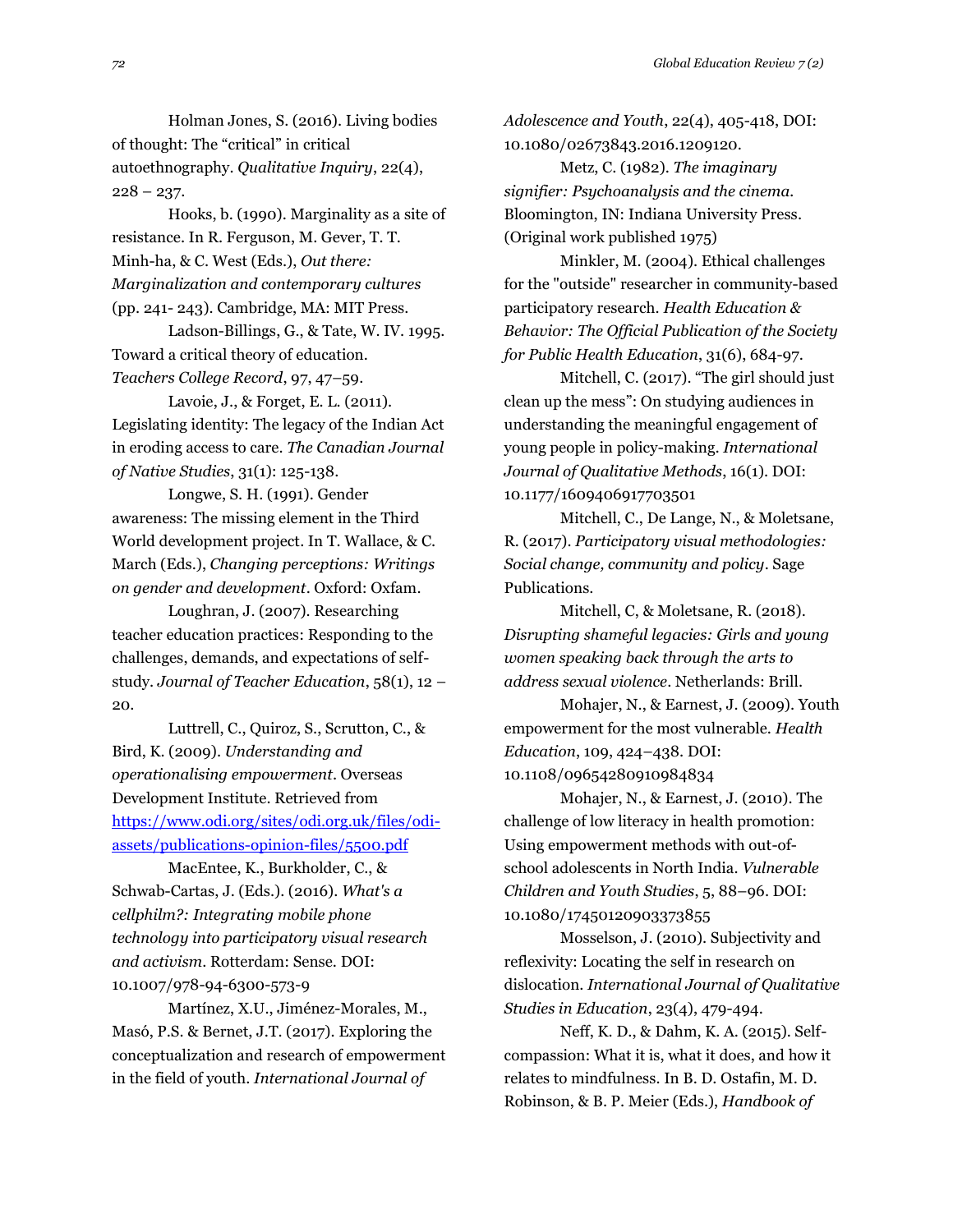*mindfulness and self-regulation* (pp.121-137). New York: Springer. DOI: 10.1007/978-1-4939- 2263-5

Networks for Change. (2017).

### [https://www.networks4change.ca](https://www.networks4change.ca/)

Pagis, M. (2009). Embodied selfreflexivity. *Social Psychology Quarterly*, 72(3), 265-283.

Richez, J.-C., Labadie, F., & De Linares, C. (2012). *"Youth empowerment" dans l'espace euroméditerranéen. Rapport d'étude*. Paris: INJEPR. Retrieved from

[http://www.injep.fr/IMG/pdf/Empower\\_Youth](http://www.injep.fr/IMG/pdf/Empower_Youth_DEF_2_.pdf) DEF 2 .pdf

Rouby, C., Fournel, A., & Bensafi, M. (2016). The role of the senses in emotion. *Emotion Measurement*, p. 65-81.

Smith, L. (2012). *Decolonizing methodologies: Research and Indigenous Peoples* (2nd ed.). London: Zed Books.

Smith, L., Tuck, E., & Yang, K. (Eds.). (2019). *Indigenous and decolonizing studies in education: Mapping the long view* (Indigenous and decolonizing studies in education). New York: Routledge.

Snyder, M. (1974). Self-monitoring of expressive behavior. *Journal of Personality and Social Psychology*, 30(4), 526-537. doi:10.1037/h0037039

Solnit, R. (2017, March 8). Silence and powerlessness go hand in hand – women's voices must be heard. *The Guardian*. [https://www.theguardian.com/commentisfree/](https://www.theguardian.com/commentisfree/2017/mar/08/silence-powerlessness-womens-voices-rebecca-solnit) [2017/mar/08/silence-powerlessness-womens](https://www.theguardian.com/commentisfree/2017/mar/08/silence-powerlessness-womens-voices-rebecca-solnit)[voices-rebecca-solnit](https://www.theguardian.com/commentisfree/2017/mar/08/silence-powerlessness-womens-voices-rebecca-solnit)

Tsing, A. (2005). *Friction: An ethnography of global connection*. Princeton, N.J.: Princeton University Press.

Travis, R., & Bowman, S. W. (2012). Ethnic identity, self-esteem and variability in perceptions of rap music's empowering and risky influences. *Journal of Youth Studies*, 15, 455– 478. DOI: 10.1080/13676261.2012.663898

Tuck, E. (2009). Suspending damage: A letter to communities. *Harvard Educational Review,* 79(3), 409–428.

Tuck, E. & Yang, K. W. (2014). Unbecoming claims: Pedagogies of refusal in qualitative research. *Qualitative Inquiry*, 20(6), 811-818. DOI: 10.1177/1077800414530265

Vukic, A., Jesty, C., Mathews, S. V., & Etowa, J. (2012). Understanding race and racism in nursing: Insights from aboriginal nurses. *ISRN Nursing*, 2012(1), 1-9.

Wang, Y. (2006). Technology projects as a vehicle to empower students. *Educational Media International*, 43, 315–330. DOI: 10.1080/09523980600926275

Wong, N. (2008). *A participatory youth empowerment model and qualitative analysis of student voices on power and violence prevention*. A dissertation submitted in partial fulfillment of the requirements for the degree of Doctor of Philosophy (Health Behavior and Health Education). University of Michigan. Retrieved from<http://goo.gl/yZLBrw>

## **About the Authors**

**Pamela Lamb** is a SSHRC-funded doctoral candidate in the Department of Integrated Studies in Education at McGill University. She has long been interested in how girls and young women from marginalized communities are challenging normative perceptions and social inequality through art and narrative. Building on interdisciplinary scholarship and multimedia practice, her PhD research explores the relationship between the affective and the discursive in critical narrative interventions. She is a course lecturer and has previously worked as a registered nurse in clinical and community settings. She holds a M.A. in media studies and a B.A. honors in women's studies.